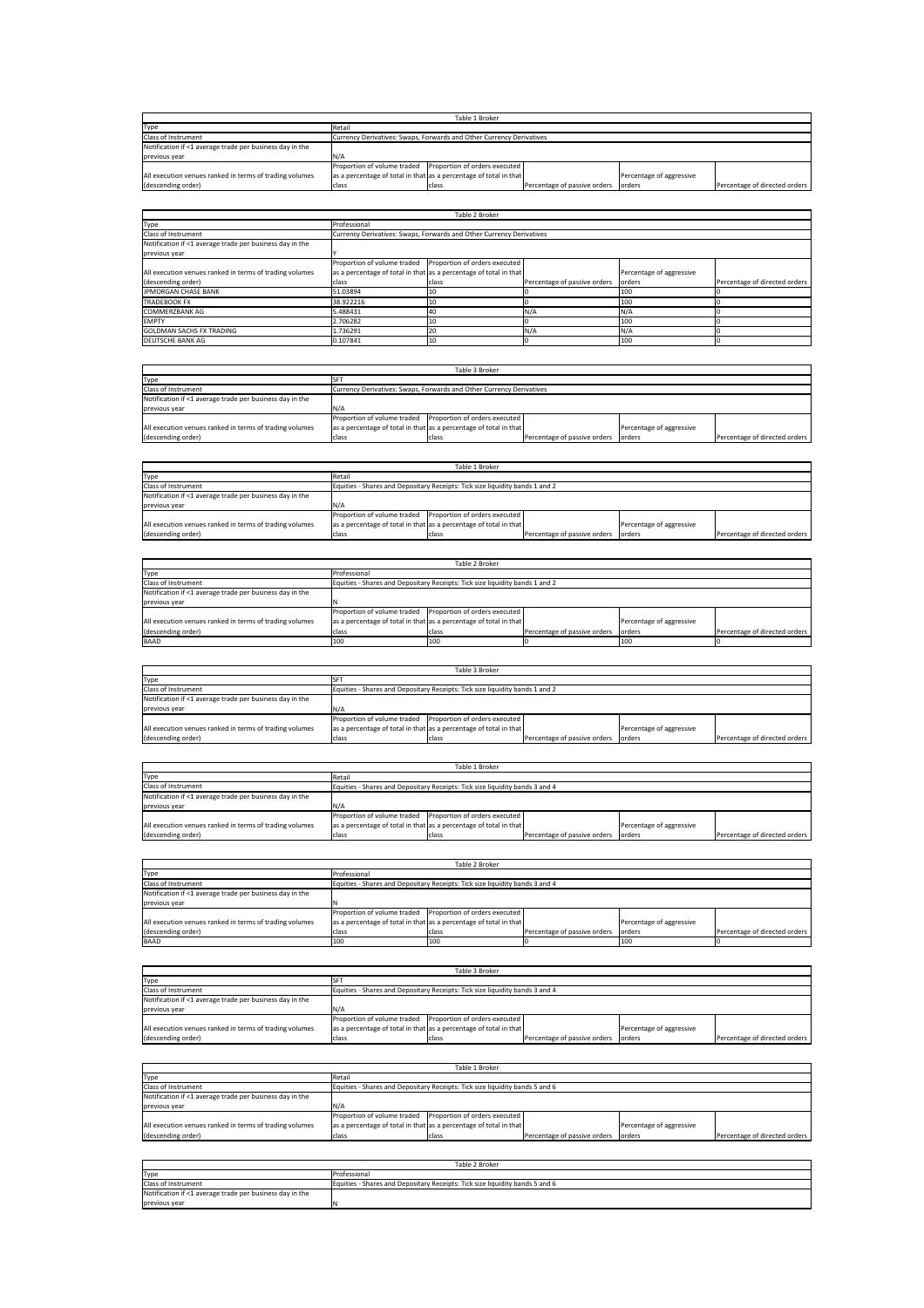|                                                         | <b>Proportion of volume traded</b> Proportion of orders executed  |       |                              |                          |                               |
|---------------------------------------------------------|-------------------------------------------------------------------|-------|------------------------------|--------------------------|-------------------------------|
| All execution venues ranked in terms of trading volumes | as a percentage of total in that as a percentage of total in that |       |                              | Percentage of aggressive |                               |
| (descending order)                                      | class                                                             | clas: | Percentage of passive orders | orders                   | Percentage of directed orders |
| <b>BAAD</b>                                             |                                                                   | 100   |                              |                          |                               |

|                                                          |                                                                   | Table 3 Broker                                                               |                              |                          |                               |
|----------------------------------------------------------|-------------------------------------------------------------------|------------------------------------------------------------------------------|------------------------------|--------------------------|-------------------------------|
| Type                                                     |                                                                   |                                                                              |                              |                          |                               |
| Class of Instrument                                      |                                                                   | Equities - Shares and Depositary Receipts: Tick size liquidity bands 5 and 6 |                              |                          |                               |
| Notification if <1 average trade per business day in the |                                                                   |                                                                              |                              |                          |                               |
| previous year                                            | N/A                                                               |                                                                              |                              |                          |                               |
|                                                          | Proportion of volume traded                                       | Proportion of orders executed                                                |                              |                          |                               |
| All execution venues ranked in terms of trading volumes  | as a percentage of total in that as a percentage of total in that |                                                                              |                              | Percentage of aggressive |                               |
| (descending order)                                       | class                                                             | class                                                                        | Percentage of passive orders | lorders                  | Percentage of directed orders |
|                                                          |                                                                   |                                                                              |                              |                          |                               |

| Table 1 Broker                                           |                                                                   |                                                                                |                              |                          |                               |  |
|----------------------------------------------------------|-------------------------------------------------------------------|--------------------------------------------------------------------------------|------------------------------|--------------------------|-------------------------------|--|
| Type                                                     | Retail                                                            |                                                                                |                              |                          |                               |  |
| Class of Instrument                                      |                                                                   | Equity Derivatives: Futures and Options Admitted to Trading on a Trading Venue |                              |                          |                               |  |
| Notification if <1 average trade per business day in the |                                                                   |                                                                                |                              |                          |                               |  |
| previous year                                            | IN/A                                                              |                                                                                |                              |                          |                               |  |
|                                                          | Proportion of volume traded Proportion of orders executed         |                                                                                |                              |                          |                               |  |
| All execution venues ranked in terms of trading volumes  | as a percentage of total in that as a percentage of total in that |                                                                                |                              | Percentage of aggressive |                               |  |
| (descending order)                                       | class                                                             | class                                                                          | Percentage of passive orders | orders                   | Percentage of directed orders |  |

| Table 2 Broker                                           |                                                                   |                                                                                |                              |                          |                               |  |
|----------------------------------------------------------|-------------------------------------------------------------------|--------------------------------------------------------------------------------|------------------------------|--------------------------|-------------------------------|--|
| Type                                                     | Professional                                                      |                                                                                |                              |                          |                               |  |
| Class of Instrument                                      |                                                                   | Equity Derivatives: Futures and Options Admitted to Trading on a Trading Venue |                              |                          |                               |  |
| Notification if <1 average trade per business day in the |                                                                   |                                                                                |                              |                          |                               |  |
| previous year                                            |                                                                   |                                                                                |                              |                          |                               |  |
|                                                          | Proportion of volume traded Proportion of orders executed         |                                                                                |                              |                          |                               |  |
| All execution venues ranked in terms of trading volumes  | as a percentage of total in that as a percentage of total in that |                                                                                |                              | Percentage of aggressive |                               |  |
| (descending order)                                       | class                                                             | class                                                                          | Percentage of passive orders | orders                   | Percentage of directed orders |  |
| 2ZCNRR8UK83OBTEK2170                                     | 99.51704100000001                                                 | 97.39130400000001                                                              | 81.39881                     | 18,60119                 |                               |  |
| <b>UCBD</b>                                              | 0.482959                                                          | 2.608696                                                                       | 77,777778                    | 22.222222                |                               |  |

| Table 3 Broker                                           |                                                                   |                                                                                |                              |                          |                               |  |  |
|----------------------------------------------------------|-------------------------------------------------------------------|--------------------------------------------------------------------------------|------------------------------|--------------------------|-------------------------------|--|--|
| Type                                                     |                                                                   |                                                                                |                              |                          |                               |  |  |
| <b>Class of Instrument</b>                               |                                                                   | Equity Derivatives: Futures and Options Admitted to Trading on a Trading Venue |                              |                          |                               |  |  |
| Notification if <1 average trade per business day in the |                                                                   |                                                                                |                              |                          |                               |  |  |
| previous year                                            |                                                                   |                                                                                |                              |                          |                               |  |  |
|                                                          | Proportion of volume traded Proportion of orders executed         |                                                                                |                              |                          |                               |  |  |
| All execution venues ranked in terms of trading volumes  | as a percentage of total in that as a percentage of total in that |                                                                                |                              | Percentage of aggressive |                               |  |  |
| (descending order)                                       | class                                                             | class                                                                          | Percentage of passive orders | lorders                  | Percentage of directed orders |  |  |

| Table 1 Broker                                           |                                                                   |                                                        |                              |                          |                               |  |
|----------------------------------------------------------|-------------------------------------------------------------------|--------------------------------------------------------|------------------------------|--------------------------|-------------------------------|--|
| Type                                                     | Retail                                                            |                                                        |                              |                          |                               |  |
| Class of Instrument                                      |                                                                   | Equity Derivatives: Swaps and Other Equity Derivatives |                              |                          |                               |  |
| Notification if <1 average trade per business day in the |                                                                   |                                                        |                              |                          |                               |  |
| previous year                                            | N/A                                                               |                                                        |                              |                          |                               |  |
|                                                          | Proportion of volume traded Proportion of orders executed         |                                                        |                              |                          |                               |  |
| All execution venues ranked in terms of trading volumes  | as a percentage of total in that as a percentage of total in that |                                                        |                              | Percentage of aggressive |                               |  |
| (descending order)                                       | class                                                             | class                                                  | Percentage of passive orders | lorders                  | Percentage of directed orders |  |

| Table 2 Broker                                           |                                                                   |                               |                              |                          |                               |  |  |
|----------------------------------------------------------|-------------------------------------------------------------------|-------------------------------|------------------------------|--------------------------|-------------------------------|--|--|
| Type                                                     | Professional                                                      |                               |                              |                          |                               |  |  |
| <b>Class of Instrument</b>                               | Equity Derivatives: Swaps and Other Equity Derivatives            |                               |                              |                          |                               |  |  |
| Notification if <1 average trade per business day in the |                                                                   |                               |                              |                          |                               |  |  |
| previous year                                            |                                                                   |                               |                              |                          |                               |  |  |
|                                                          | Proportion of volume traded                                       | Proportion of orders executed |                              |                          |                               |  |  |
| All execution venues ranked in terms of trading volumes  | as a percentage of total in that as a percentage of total in that |                               |                              | Percentage of aggressive |                               |  |  |
| (descending order)                                       | class                                                             | class                         | Percentage of passive orders | orders                   | Percentage of directed orders |  |  |
| 2ZCNRR8UK83OBTEK2170                                     | 96.117794                                                         | 99.52734599999999             | 61.804613                    | 38.195387                |                               |  |  |
| <b>UCBD</b>                                              | 3.882206                                                          | 0.472654                      | 71.42857100000001            | 28.571429                |                               |  |  |

| Table 3 Broker                                           |                                                                   |       |                              |                          |                               |  |
|----------------------------------------------------------|-------------------------------------------------------------------|-------|------------------------------|--------------------------|-------------------------------|--|
| Type                                                     |                                                                   |       |                              |                          |                               |  |
| Class of Instrument                                      | Equity Derivatives: Swaps and Other Equity Derivatives            |       |                              |                          |                               |  |
| Notification if <1 average trade per business day in the |                                                                   |       |                              |                          |                               |  |
| previous year                                            | N/A                                                               |       |                              |                          |                               |  |
|                                                          | Proportion of volume traded Proportion of orders executed         |       |                              |                          |                               |  |
| All execution venues ranked in terms of trading volumes  | as a percentage of total in that as a percentage of total in that |       |                              | Percentage of aggressive |                               |  |
| (descending order)                                       | class                                                             | class | Percentage of passive orders | orders                   | Percentage of directed orders |  |

| Table 1 Broker                                           |                                                                   |                                                                                                         |                              |                          |                               |  |
|----------------------------------------------------------|-------------------------------------------------------------------|---------------------------------------------------------------------------------------------------------|------------------------------|--------------------------|-------------------------------|--|
| Type                                                     | Retail                                                            |                                                                                                         |                              |                          |                               |  |
| Class of Instrument                                      |                                                                   | Exchange Traded Products (Exchange Traded Funds, Exchange Traded Notes and Exchange Traded Commodities) |                              |                          |                               |  |
| Notification if <1 average trade per business day in the |                                                                   |                                                                                                         |                              |                          |                               |  |
| previous year                                            | N/A                                                               |                                                                                                         |                              |                          |                               |  |
|                                                          | Proportion of volume traded                                       | Proportion of orders executed                                                                           |                              |                          |                               |  |
| All execution venues ranked in terms of trading volumes  | as a percentage of total in that as a percentage of total in that |                                                                                                         |                              | Percentage of aggressive |                               |  |
| (descending order)                                       | class                                                             | class                                                                                                   | Percentage of passive orders | lorders                  | Percentage of directed orders |  |

| Table 2 Broker                                           |                                                                   |                                                                                                         |                              |                          |                               |  |
|----------------------------------------------------------|-------------------------------------------------------------------|---------------------------------------------------------------------------------------------------------|------------------------------|--------------------------|-------------------------------|--|
| Type                                                     | Professional                                                      |                                                                                                         |                              |                          |                               |  |
| Class of Instrument                                      |                                                                   | Exchange Traded Products (Exchange Traded Funds, Exchange Traded Notes and Exchange Traded Commodities) |                              |                          |                               |  |
| Notification if <1 average trade per business day in the |                                                                   |                                                                                                         |                              |                          |                               |  |
| previous year                                            |                                                                   |                                                                                                         |                              |                          |                               |  |
|                                                          | Proportion of volume traded                                       | Proportion of orders executed                                                                           |                              |                          |                               |  |
| All execution venues ranked in terms of trading volumes  | as a percentage of total in that as a percentage of total in that |                                                                                                         |                              | Percentage of aggressive |                               |  |
| (descending order)                                       | class                                                             | class                                                                                                   | Percentage of passive orders | orders                   | Percentage of directed orders |  |
| <b>BAAD</b>                                              | 100                                                               | 1100                                                                                                    |                              | 100                      |                               |  |

| Table 3 Broker                                           |                                                                   |                                                                                                         |                              |                          |                               |  |
|----------------------------------------------------------|-------------------------------------------------------------------|---------------------------------------------------------------------------------------------------------|------------------------------|--------------------------|-------------------------------|--|
| Type                                                     |                                                                   |                                                                                                         |                              |                          |                               |  |
| Class of Instrument                                      |                                                                   | Exchange Traded Products (Exchange Traded Funds, Exchange Traded Notes and Exchange Traded Commodities) |                              |                          |                               |  |
| Notification if <1 average trade per business day in the |                                                                   |                                                                                                         |                              |                          |                               |  |
| previous year                                            | N/A                                                               |                                                                                                         |                              |                          |                               |  |
|                                                          | Proportion of volume traded                                       | Proportion of orders executed                                                                           |                              |                          |                               |  |
| All execution venues ranked in terms of trading volumes  | as a percentage of total in that as a percentage of total in that |                                                                                                         |                              | Percentage of aggressive |                               |  |
| (descending order)                                       | class                                                             | class                                                                                                   | Percentage of passive orders | orders                   | Percentage of directed orders |  |

| Table 1 Broker                                           |                                                                                |  |  |  |  |
|----------------------------------------------------------|--------------------------------------------------------------------------------|--|--|--|--|
| Type                                                     | Retail                                                                         |  |  |  |  |
| <b>Class of Instrument</b>                               | Interest Rate Derivatives: Swaps, Forwards and other Interest Rate Derivatives |  |  |  |  |
| Notification if <1 average trade per business day in the |                                                                                |  |  |  |  |
| previous year                                            | IN/A                                                                           |  |  |  |  |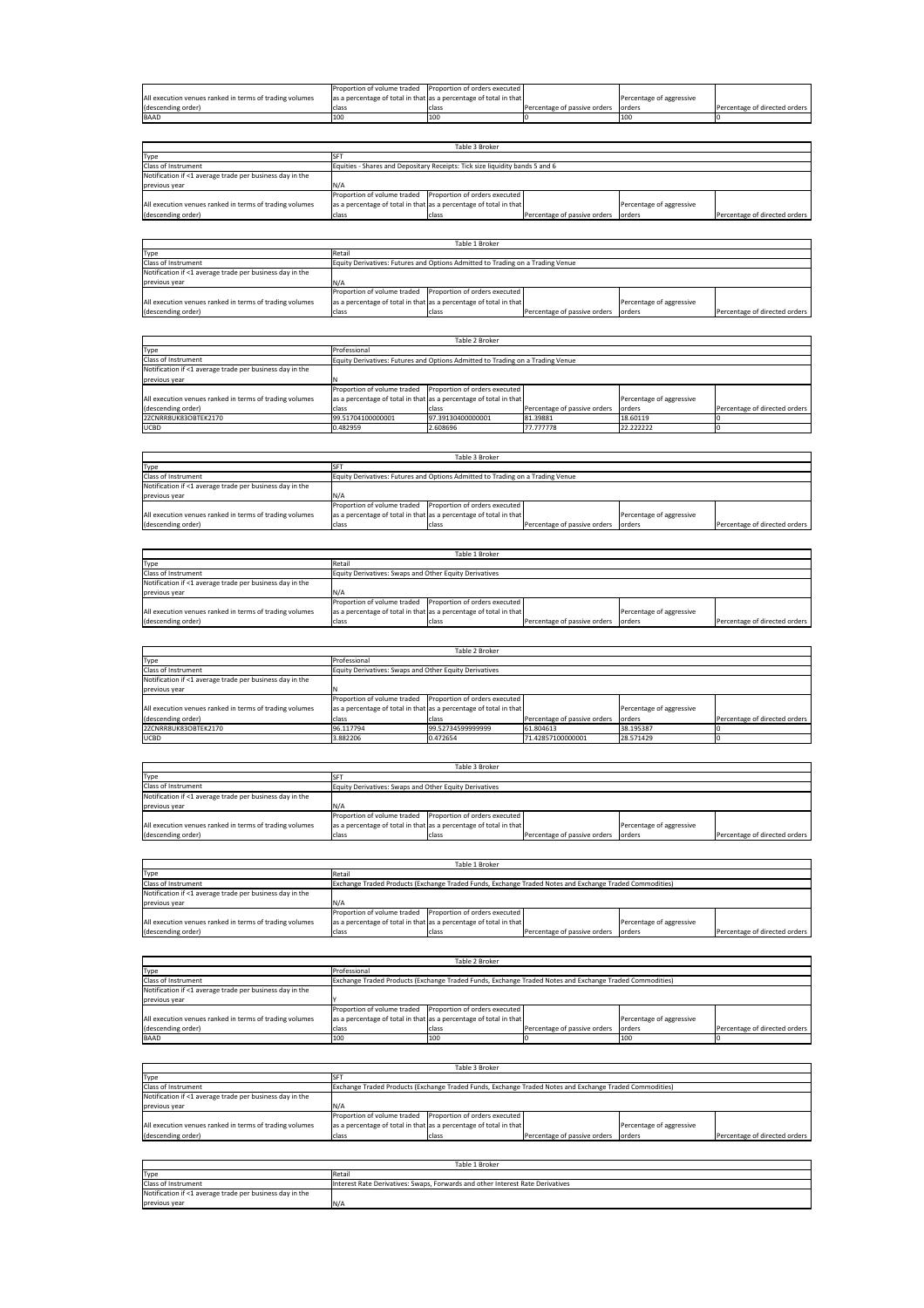|                                                         | Proportion of volume traded Proportion of orders executed         |        |                              |                          |                               |
|---------------------------------------------------------|-------------------------------------------------------------------|--------|------------------------------|--------------------------|-------------------------------|
| All execution venues ranked in terms of trading volumes | as a percentage of total in that as a percentage of total in that |        |                              | Percentage of aggressive |                               |
| (descending order)                                      | class                                                             | Iclass | Percentage of passive orders | lorders                  | Percentage of directed orders |

|                                                          | Table 2 Broker                                                    |                                                                                |                              |                          |                               |  |  |
|----------------------------------------------------------|-------------------------------------------------------------------|--------------------------------------------------------------------------------|------------------------------|--------------------------|-------------------------------|--|--|
| Type                                                     | Professional                                                      |                                                                                |                              |                          |                               |  |  |
| <b>Class of Instrument</b>                               |                                                                   | Interest Rate Derivatives: Swaps, Forwards and other Interest Rate Derivatives |                              |                          |                               |  |  |
| Notification if <1 average trade per business day in the |                                                                   |                                                                                |                              |                          |                               |  |  |
| previous year                                            |                                                                   |                                                                                |                              |                          |                               |  |  |
|                                                          | Proportion of volume traded Proportion of orders executed         |                                                                                |                              |                          |                               |  |  |
| All execution venues ranked in terms of trading volumes  | as a percentage of total in that as a percentage of total in that |                                                                                |                              | Percentage of aggressive |                               |  |  |
| (descending order)                                       | class                                                             | class                                                                          | Percentage of passive orders | lorders                  | Percentage of directed orders |  |  |
| 2ZCNRR8UK83OBTEK2170                                     | 100                                                               | 100                                                                            | 62.749004                    | 37.250996                |                               |  |  |
|                                                          |                                                                   |                                                                                |                              |                          |                               |  |  |

| Table 3 Broker                                           |                                                                   |                                                                                |                              |                          |                               |  |  |
|----------------------------------------------------------|-------------------------------------------------------------------|--------------------------------------------------------------------------------|------------------------------|--------------------------|-------------------------------|--|--|
| Type                                                     |                                                                   |                                                                                |                              |                          |                               |  |  |
| <b>Class of Instrument</b>                               |                                                                   | Interest Rate Derivatives: Swaps, Forwards and other Interest Rate Derivatives |                              |                          |                               |  |  |
| Notification if <1 average trade per business day in the |                                                                   |                                                                                |                              |                          |                               |  |  |
| previous year                                            |                                                                   |                                                                                |                              |                          |                               |  |  |
|                                                          | Proportion of volume traded Proportion of orders executed         |                                                                                |                              |                          |                               |  |  |
| All execution venues ranked in terms of trading volumes  | as a percentage of total in that as a percentage of total in that |                                                                                |                              | Percentage of aggressive |                               |  |  |
| (descending order)                                       | class                                                             | class                                                                          | Percentage of passive orders | orders                   | Percentage of directed orders |  |  |

| Table 1 Venue                                            |                                                                   |                                                                      |                              |                          |                               |  |  |
|----------------------------------------------------------|-------------------------------------------------------------------|----------------------------------------------------------------------|------------------------------|--------------------------|-------------------------------|--|--|
| Type                                                     | Retail                                                            |                                                                      |                              |                          |                               |  |  |
| Class of Instrument                                      |                                                                   | Currency Derivatives: Swaps, Forwards and Other Currency Derivatives |                              |                          |                               |  |  |
| Notification if <1 average trade per business day in the |                                                                   |                                                                      |                              |                          |                               |  |  |
| previous year                                            | N/A                                                               |                                                                      |                              |                          |                               |  |  |
|                                                          | Proportion of volume traded Proportion of orders executed         |                                                                      |                              |                          |                               |  |  |
| All execution venues ranked in terms of trading volumes  | as a percentage of total in that as a percentage of total in that |                                                                      |                              | Percentage of aggressive |                               |  |  |
| (descending order)                                       | class                                                             | class                                                                | Percentage of passive orders | lorders                  | Percentage of directed orders |  |  |

| Table 2 Venue                                            |                                                                   |                                                                      |                              |                          |                               |  |  |
|----------------------------------------------------------|-------------------------------------------------------------------|----------------------------------------------------------------------|------------------------------|--------------------------|-------------------------------|--|--|
| Type                                                     | Professional                                                      |                                                                      |                              |                          |                               |  |  |
| Class of Instrument                                      |                                                                   | Currency Derivatives: Swaps, Forwards and Other Currency Derivatives |                              |                          |                               |  |  |
| Notification if <1 average trade per business day in the |                                                                   |                                                                      |                              |                          |                               |  |  |
| previous year                                            |                                                                   |                                                                      |                              |                          |                               |  |  |
|                                                          | Proportion of volume traded Proportion of orders executed         |                                                                      |                              |                          |                               |  |  |
| All execution venues ranked in terms of trading volumes  | as a percentage of total in that as a percentage of total in that |                                                                      |                              | Percentage of aggressive |                               |  |  |
| (descending order)                                       | class                                                             | class                                                                | Percentage of passive orders | lorders                  | Percentage of directed orders |  |  |
| <b>BMTF</b>                                              | 74.905204                                                         | 62.295082                                                            |                              | 34.210526                |                               |  |  |
| <b>BTFE</b>                                              | 25.094796                                                         | 37.704918                                                            |                              | 47.826087                |                               |  |  |

| Table 3 Venue                                            |                                                                   |                                                                      |                              |                          |                               |  |  |
|----------------------------------------------------------|-------------------------------------------------------------------|----------------------------------------------------------------------|------------------------------|--------------------------|-------------------------------|--|--|
| Type                                                     |                                                                   |                                                                      |                              |                          |                               |  |  |
| Class of Instrument                                      |                                                                   | Currency Derivatives: Swaps, Forwards and Other Currency Derivatives |                              |                          |                               |  |  |
| Notification if <1 average trade per business day in the |                                                                   |                                                                      |                              |                          |                               |  |  |
| previous year                                            | N/A                                                               |                                                                      |                              |                          |                               |  |  |
|                                                          | Proportion of volume traded                                       | Proportion of orders executed                                        |                              |                          |                               |  |  |
| All execution venues ranked in terms of trading volumes  | as a percentage of total in that as a percentage of total in that |                                                                      |                              | Percentage of aggressive |                               |  |  |
| (descending order)                                       | class                                                             | class                                                                | Percentage of passive orders | lorders                  | Percentage of directed orders |  |  |
|                                                          |                                                                   |                                                                      |                              |                          |                               |  |  |
|                                                          |                                                                   |                                                                      |                              |                          |                               |  |  |

| Table 1 Venue                                            |                                                                   |       |                              |                          |                               |  |  |
|----------------------------------------------------------|-------------------------------------------------------------------|-------|------------------------------|--------------------------|-------------------------------|--|--|
| Type                                                     | Retail                                                            |       |                              |                          |                               |  |  |
| Class of Instrument                                      | Debt Instruments: Bonds                                           |       |                              |                          |                               |  |  |
| Notification if <1 average trade per business day in the |                                                                   |       |                              |                          |                               |  |  |
| previous year                                            | N/A                                                               |       |                              |                          |                               |  |  |
|                                                          | Proportion of volume traded Proportion of orders executed         |       |                              |                          |                               |  |  |
| All execution venues ranked in terms of trading volumes  | as a percentage of total in that as a percentage of total in that |       |                              | Percentage of aggressive |                               |  |  |
| (descending order)                                       | class                                                             | class | Percentage of passive orders | orders                   | Percentage of directed orders |  |  |

ř.

| Table 2 Venue                                            |                                                                   |       |                              |                          |                               |  |  |
|----------------------------------------------------------|-------------------------------------------------------------------|-------|------------------------------|--------------------------|-------------------------------|--|--|
| Type                                                     | Professional                                                      |       |                              |                          |                               |  |  |
| Class of Instrument                                      | Debt Instruments: Bonds                                           |       |                              |                          |                               |  |  |
| Notification if <1 average trade per business day in the |                                                                   |       |                              |                          |                               |  |  |
| previous year                                            |                                                                   |       |                              |                          |                               |  |  |
|                                                          | Proportion of volume traded Proportion of orders executed         |       |                              |                          |                               |  |  |
| All execution venues ranked in terms of trading volumes  | as a percentage of total in that as a percentage of total in that |       |                              | Percentage of aggressive |                               |  |  |
| (descending order)                                       | class                                                             | class | Percentage of passive orders | lorders                  | Percentage of directed orders |  |  |
| <b>BTFE</b>                                              | 100                                                               | 100   |                              | 33.684211                |                               |  |  |

| Table 3 Venue                                            |                                                                   |       |                              |                          |                               |  |  |
|----------------------------------------------------------|-------------------------------------------------------------------|-------|------------------------------|--------------------------|-------------------------------|--|--|
| Type                                                     |                                                                   |       |                              |                          |                               |  |  |
| Class of Instrument                                      | Debt Instruments: Bonds                                           |       |                              |                          |                               |  |  |
| Notification if <1 average trade per business day in the |                                                                   |       |                              |                          |                               |  |  |
| previous year                                            | N/A                                                               |       |                              |                          |                               |  |  |
|                                                          | Proportion of volume traded Proportion of orders executed         |       |                              |                          |                               |  |  |
| All execution venues ranked in terms of trading volumes  | as a percentage of total in that as a percentage of total in that |       |                              | Percentage of aggressive |                               |  |  |
| (descending order)                                       | class                                                             | class | Percentage of passive orders | lorders                  | Percentage of directed orders |  |  |
|                                                          |                                                                   |       |                              |                          |                               |  |  |

| Table 1 Venue                                            |                                                                   |                                 |                              |                          |                               |  |  |
|----------------------------------------------------------|-------------------------------------------------------------------|---------------------------------|------------------------------|--------------------------|-------------------------------|--|--|
| Type                                                     | Retail                                                            |                                 |                              |                          |                               |  |  |
| <b>Class of Instrument</b>                               |                                                                   | Debt Instruments: Money Markets |                              |                          |                               |  |  |
| Notification if <1 average trade per business day in the |                                                                   |                                 |                              |                          |                               |  |  |
| previous year                                            | N/A                                                               |                                 |                              |                          |                               |  |  |
|                                                          | Proportion of volume traded Proportion of orders executed         |                                 |                              |                          |                               |  |  |
| All execution venues ranked in terms of trading volumes  | as a percentage of total in that as a percentage of total in that |                                 |                              | Percentage of aggressive |                               |  |  |
| (descending order)                                       | class                                                             | class                           | Percentage of passive orders | lorders                  | Percentage of directed orders |  |  |

| Table 2 Venue                                            |                                                                   |                                 |                              |                          |                               |  |  |
|----------------------------------------------------------|-------------------------------------------------------------------|---------------------------------|------------------------------|--------------------------|-------------------------------|--|--|
| Type                                                     | Professional                                                      |                                 |                              |                          |                               |  |  |
| Class of Instrument                                      |                                                                   | Debt Instruments: Money Markets |                              |                          |                               |  |  |
| Notification if <1 average trade per business day in the |                                                                   |                                 |                              |                          |                               |  |  |
| previous year                                            |                                                                   |                                 |                              |                          |                               |  |  |
|                                                          | Proportion of volume traded Proportion of orders executed         |                                 |                              |                          |                               |  |  |
| All execution venues ranked in terms of trading volumes  | as a percentage of total in that as a percentage of total in that |                                 |                              | Percentage of aggressive |                               |  |  |
| (descending order)                                       | class                                                             | class                           | Percentage of passive orders | lorders                  | Percentage of directed orders |  |  |
| <b>BTFE</b>                                              | 100                                                               | 100                             |                              | 83.333333                |                               |  |  |

| Table 3 Venue                                            |                                 |  |  |  |
|----------------------------------------------------------|---------------------------------|--|--|--|
| Type                                                     |                                 |  |  |  |
| Class of Instrument                                      | Debt Instruments: Money Markets |  |  |  |
| Notification if <1 average trade per business day in the |                                 |  |  |  |
| previous year                                            | 'N/A                            |  |  |  |